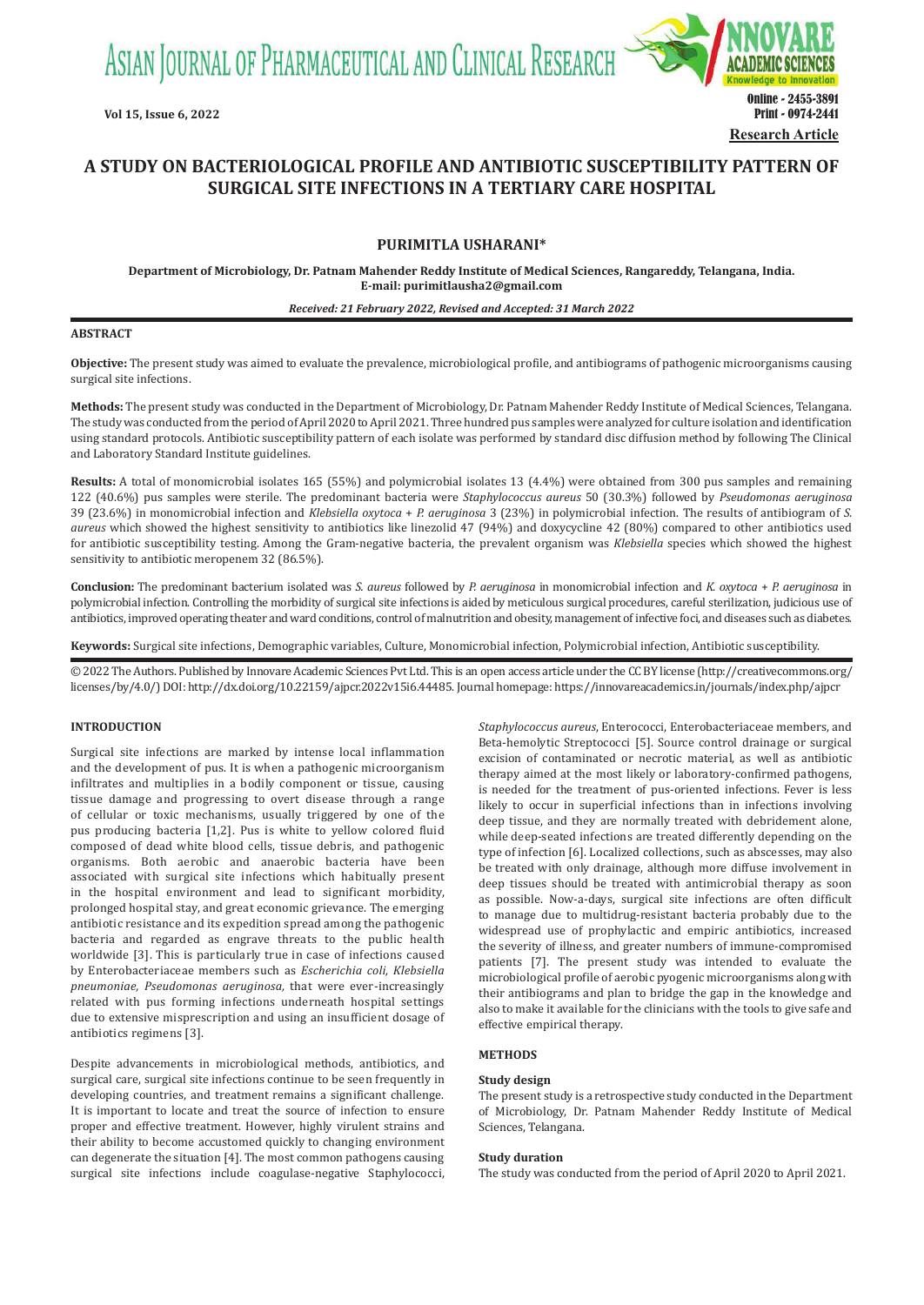# **Sample size**

Three hundred pus samples were sent to the microbiological laboratory from various clinical departments for culture and sensitivity.

## **Ethics clearance**

A proposal regarding the study's aims and objectives was submitted to the Institutional Ethics Committee, Dr. Patnam Mahender Reddy Institute of Medical Sciences, Telangana and permission was obtained from the Institutional Ethics Committee regarding data collection.

Inclusion criteria: Samples from the infected surgical site wound were taken for the study. The study comprised patients of both sexes, aged >14 years, who had surgical wound pus discharge with serous or seropurulent discharge and indications of sepsis (warmth, erythema, induration, soreness, pain, and elevated local temperature). Patients provided a thorough history of their age, gender, kind of illness, diagnosis, type of surgery performed, antibiotic medication, and associated comorbid conditions.

## **Exclusion criteria**

The following criteria were excluded from the study:

- 1. Patients of HIV and other immunological disorder.
- 2. Patient who had taken antibiotics.

## **Methodology**

Socioeconomic demographic variables such as age, sex, in-patient, and out-patient, departments from where the pus samples were obtained were included in the study. Gram staining is often used to investigate the clinical isolates' morphological characteristics [8]. Blood agar, Mac Conkey agar, and Mannitol salt agar plates, among others, were inoculated with pus samples and incubated aerobically at 37°C for 24 h. The microorganisms and pigment development were tentatively described by colony morphology, and the isolated bacteria were subjected to various biochemical tests for confirmation. The tests included carbohydrate fermentation with glucose, lactose, xylose, and mannitol, detection of indoleproduction, citrate utilization, nitrate reduction, gelatin hydrolysis, amino acid decarboxylation, methyl red, Voges-Proskauer, triple sugar iron, and Hughs-Leifsons (O/F) tests. The isolated organisms were also observed for the production of enzymes such as urease, coagulase, oxidase, and catalase [8].

## **Antibiotic susceptibility testing**

As an inoculum, an overnight broth culture of the isolated bacteria was used. On Muller-Hinton agar, antibiotic susceptibility testing was performed using the disc diffusion method according to the Clinical and Laboratory Standards Institute (CLSI) guidelines [8]. The inhibition zone was measured according to the CLSI guidelines (CLSI Catalog, 2016) [8].

#### **Extended-spectrum beta-lactamase (ESBL) production**

ESBL production was tested with the CLSI confirmatory test using ceftazidime (30 µg) disc alone and in combination with clavulanic acid (10 µg). Between the discs, a distance of at least 3 cm was maintained. When the growth-inhibitory zone around the ceftazidime disc with clavulanic acid increased by 5 mm or more than the diameter of the disc containing ceftazidime alone, the test was considered positive. The plates were incubated at 37°C for 18 h [9].

## **Statistical analysis**

SPPS software version 20.0 was used to perform statistical analysis on the data. For categorical and ordinal variables, frequency and percentages were determined. The Chi-square test was used, and results with *P* < 0.05 were considered statistically important.

#### **RESULTS**

Table 1 shows total frequency of samples collected. Out of 300 pus samples collected, male subject within age group 91-100 years was 1 (100%) followed by 61–70 years 33 (79%) while female subject within age groups 81–90 years had (50%) followed by age groups 21–30 years 20 (48%).

Out of 300 pus samples collected, more pus samples were collected from males 189 (63%) comparatively to females 111 (37%) (Table 1). Table 1 denotes sample collected and higher samples were collected among out-patients within age groups 91–100 years 1 (100%) followed by age groups 1–10 years with 4 (67%) while in-patient age groups 71–80 years had 11 (92%) followed by age groups 41– 50 years with 56 (89%). It was statistically significant (p<0.05) (Table 1).

Among the samples obtained from various clinical departments, maximum pus samples 198 (66%) were recorded from general surgery 198 (66%) and 81–90 years had highest sample 2 (100%) followed by 51–60 years age groups 65 (84%), general medicine 37 (12.3%), and orthopedics 25 (8.3%) (Table 2).

A total of monomicrobial isolates 165 (55%) and polymicrobial isolates 13 (4.4%) were obtained from 300 pus samples and remaining 122 (40.6%) pus samples were sterile (Fig. 1).

From Table 3, it was observed that the predominant bacteria were *S. aureus* 50 (30.3%) followed by *P. aeruginosa* 39 (23.6%) in monomicrobial infections whereas in polymicrobial infections *K. oxytoca*+ *P. aeruginosa* showed more incidence 3 (23%). This was statistically significant p<0.05. The mean values for antibiotic resistance and sensitivity were compared by Chi-square test analysis.

The results of antibiogram of isolated Gram-positive bacteria in monomicrobial infection showed that the most predominant organism was *S. aureus* which showed highest sensitivity to antibiotics such as linezolid 47 (94%) and doxycycline 42 (80%) and the least prevalent organism Enterococci showed analogous sensitivity to cefepime, doxycycline, gentamycin, and vancomycin 2 (100%) (Table 4).

Among the Gram-negative bacteria, the most prevalent organism was *Klebsiella* species which showed the highest sensitivity to antibiotic meropenem 32 (86.5%) (Table 5) while *P. aeruginosa* showed maximum sensitivity to antibiotic imipenem 32 (82%) (Table 6). The less common isolate of Gram-negative bacteria *Providencia* species showed the highest sensitivity to antibiotic amikacin 2 (100%) (Table 5) whereas non-fermenting Gram-negative bacilli like *Acinetobacter* species showed the highest sensitivity to amikacin 3 (100%) (Table 7). In polymicrobial isolates, the highest number of mixed culture was reported from *K. oxytoca*+ *P. aeruginosa* showed maximum sensitivity to antibiotics such as gentamycin (%), imipenem (%), meropenem (%), and tetracycline (%) (Table 8).



**Fig. 1: Distribution of culture-positive cases (monomicrobial and polymicrobial) and sterile samples of pus infections**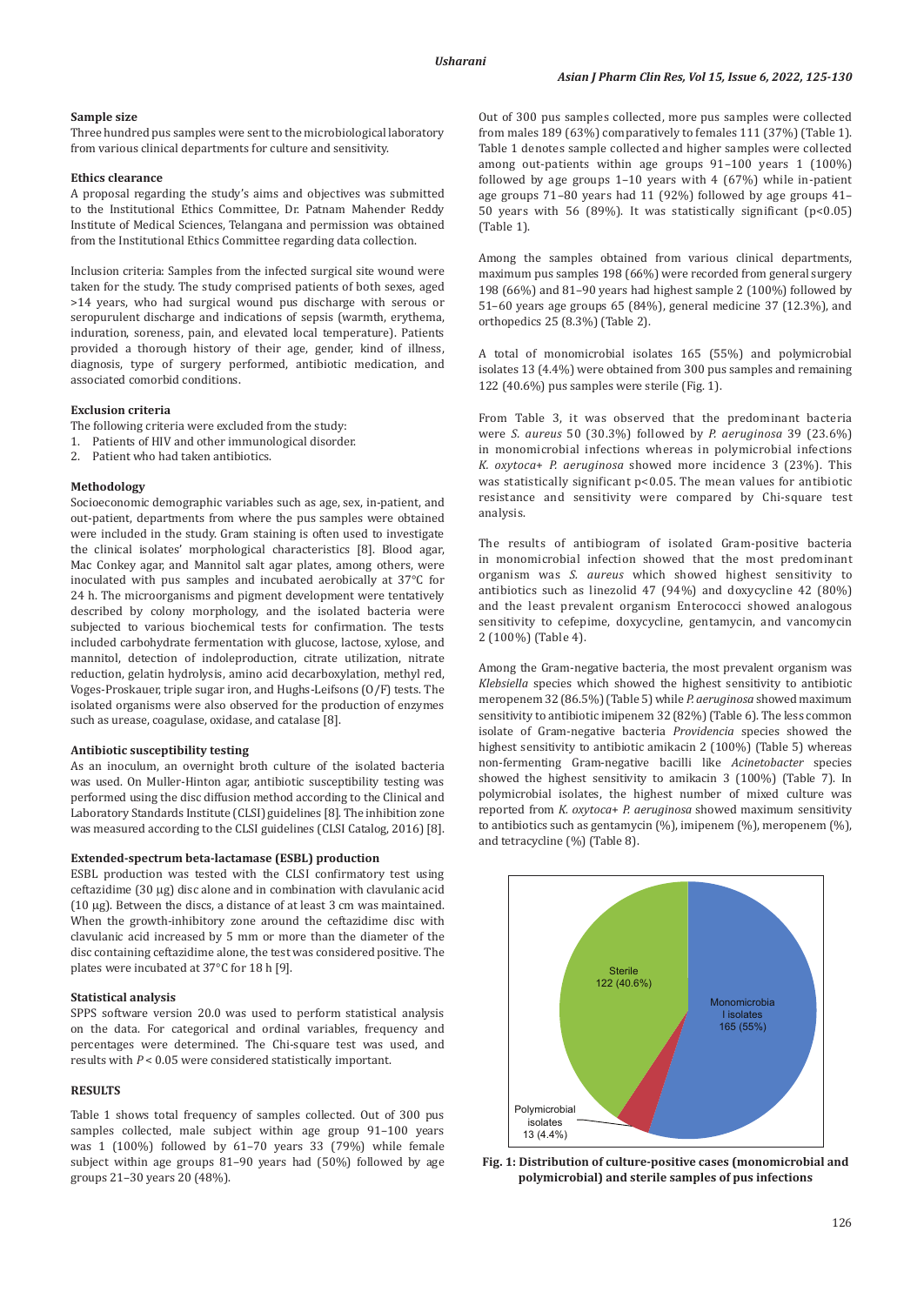| Table 1: Age, gender, OP, and IP basis distribution of study population |  |  |
|-------------------------------------------------------------------------|--|--|
|-------------------------------------------------------------------------|--|--|

| Number of<br>Age |            | <b>Males</b>     |            | <b>Females</b>   |            | <b>OP</b>              |            | IP               |            |
|------------------|------------|------------------|------------|------------------|------------|------------------------|------------|------------------|------------|
| (Years)<br>cases |            | <b>Frequency</b> | Percentage | <b>Frequency</b> | Percentage | <b>Frequency</b>       | Percentage | <b>Frequency</b> | Percentage |
| $1 - 10$         | 6(2%)      | 4/300            | 1.3        | 2/300            | 0.6        | 4/300                  | 1.3        | 2/300            | 0.6        |
| $11 - 20$        | 24 (8%)    | 14/300           | 4.6        | 10/300           | 3.3        | 9/300                  | 3          | 15/300           | 5          |
| $21 - 30$        | 42 (14%)   | 22/300           | 7.3        | 20/300           | 6.6        | 10/300                 | 3.3        | 32/300           | 10.6       |
| $31 - 40$        | 31 (10.3%) | 18/300           | 6          | 13/300           | 4.3        | 5/300                  | 1.6        | 26/300           | 8.6        |
| $41 - 50$        | 63 (21%)   | 38/300           | 12.6       | 25/300           | 8.3        | 7/300                  | 2.3        | 56/300           | 18.6       |
| $51 - 60$        | 77 (25.6%) | 50/300           | 16.6       | 27/300           | 9          | 9/300                  | 3          | 68/300           | 22.6       |
| $61 - 70$        | 42 (14%)   | 33/300           | 11         | 9/300            |            | 7/300                  | 2.3        | 35/300           | 11.6       |
| $71 - 80$        | 12(4%)     | 8/300            | 2.6        | 4/300            | 1.3        | 1/300                  | 0.3        | 11/300           | 3.6        |
| 81-90            | $2(0.6\%)$ | 1/300            | 0.3        | 1/300            | 0.3        | 1/300                  | 0.3        | 1/300            | 0.3        |
| $91 - 100$       | $1(0.3\%)$ | 1/300            | 0.3        | 0                | $\Omega$   | 1/300                  | 0.3        |                  | $\Omega$   |
| Total            | 300 (100%) | 189 (63%)        |            | 111 (37%)        |            | 54 (18%)               |            | 246 (82%)        |            |
| p-value          |            | $0.52^{NS}$      |            |                  |            | $< 0.01$ <sup>HS</sup> |            |                  |            |

NS: Not significant, HS: Highly significant, OP: Out patients, IP: In patients

| Table 2: Departmental distribution of pus samples |  |  |  |  |  |
|---------------------------------------------------|--|--|--|--|--|
|---------------------------------------------------|--|--|--|--|--|

| Age       | <b>Number</b> | ped        | <b>DVL</b> | GS        | <b>GYN</b>   | Ortho     | <b>Obst</b>    | GM         | <b>ICU</b>     | <b>ENT</b>   | <b>Neurology</b> |
|-----------|---------------|------------|------------|-----------|--------------|-----------|----------------|------------|----------------|--------------|------------------|
| <20       | 30            |            | 6          | 15        | 2            | 4         | $\overline{2}$ | $\Omega$   | $\mathbf{0}$   | $\mathbf{0}$ | $\Omega$         |
|           |               | 3%         | 20%        | 50%       | 7%           | 13%       | 7%             | $0\%$      | $0\%$          | $0\%$        | $0\%$            |
| $21 - 30$ | 42            | 0          | 2          | 29        | 2            |           | 4              | 3          | $\overline{0}$ | $\mathbf{0}$ | 0                |
|           |               | 0%         | 5%         | 69%       | 5%           | 5%        | 10%            | 7%         | $0\%$          | $0\%$        | 0%               |
| $31 - 40$ | 31            | 0          | $\Omega$   | 17        | 4            |           | 0              | 3          | $\overline{0}$ | $\mathbf{0}$ | $\overline{0}$   |
|           |               | $0\%$      | 0%         | 55%       | 13%          | 23%       | 0%             | 10%        | $0\%$          | $0\%$        | $0\%$            |
| $41 - 50$ | 63            | 0          | $\Omega$   | 41        | 4            | 3         | 0              | 14         |                | $\mathbf{0}$ | $\overline{0}$   |
|           |               | $0\%$      | 0%         | 65%       | 6%           | 5%        | $0\%$          | 22%        | 2%             | 0%           | $0\%$            |
| $51 - 60$ | 77            | 0          | 4          | 65        | $\mathbf{0}$ | 5         |                |            | $\overline{0}$ |              | $\overline{0}$   |
|           |               | $0\%$      | 5%         | 84%       | $0\%$        | 6%        | $1\%$          | $1\%$      | $0\%$          | 1%           | $0\%$            |
| $61 - 70$ | 42            | 0          | 0          | 20        | 2            | 3         | 0              | 15         | $\Omega$       |              | $\mathbf{1}$     |
|           |               | $0\%$      | 0%         | 48%       | 5%           | 7%        | 0%             | 36%        | $0\%$          | 2%           | 2%               |
| $71 - 80$ | 12            | 0          |            | 9         | 0            |           | 0              |            | 0              |              |                  |
|           |               | $0\%$      | 8%         | 75%       | $0\%$        | 8%        | $0\%$          | 8%         | $0\%$          | 0%           | $0\%$            |
| $81 - 90$ | 2             | 0          | $\Omega$   |           | $\Omega$     | 0         | 0              | 0          |                |              |                  |
|           |               | $0\%$      | $0\%$      | 100%      | $0\%$        | $0\%$     | $0\%$          | 0%         | $0\%$          | $0\%$        | $0\%$            |
| >91       | 1             | 0          | 0          |           | 0            | 0         | 0              | 0          | 0              |              |                  |
|           |               | $0\%$      | $0\%$      | $0\%$     | $0\%$        | $0\%$     | 0%             | $0\%$      | $0\%$          | 100%         | $0\%$            |
| Total     | 300           | $1(0.4\%)$ | 13 (4.3%)  | 198 (66%) | 14 (4.6%)    | 25 (8.3%) | $7(2.3\%)$     | 37 (12.3%) | 1(0.4%         | 3(1%)        | $1(0.40\%)$      |

Chi-square value=224.54, p<0.01: Highly significant. Paed: Pediatric, DVL: Dermatology, venereology and leprosy, GS: General surgery, GYN: Gynecology, ortho: Orthopedics, obst: Obstetric, GM: General medicine, ICU: Intensive care, ENT: Ear, nose and throat, Neur: Neurology

| Table 3: Distribution of monomicrobial, polymicrobial, and sterile pus samples of pyogenic infections |  |  |  |
|-------------------------------------------------------------------------------------------------------|--|--|--|
|                                                                                                       |  |  |  |

| <b>Monomicrobial infection</b>         | Number and<br>percentage | <b>Polymicrobial infection</b>             | Number and<br>percentage |
|----------------------------------------|--------------------------|--------------------------------------------|--------------------------|
| Staphylococcus aureus (MSSA+MRSA+CONS) | 50 (30.3%)               | E. coli + Entercocci                       | $1(7.7\%)$               |
| Acinetobacter baumannii + A. lowfii    | $3(1.8\%)$               | E. coli + Pseudomonas aeruginosa           | $1(7.7\%)$               |
| Proteus mirabilis                      | $4(2.4\%)$               | Candida + Pseudomonas aeruginosa           | $1(7.7\%)$               |
| Enterococcus faecalis                  | $2(1.2\%)$               | Klebsiellaoxytoca + Pseudomonas aeruginosa | 3(23%)                   |
| Escherichia coli                       | 20 (12.1%)               | E. coli + Proteus mirabilis                | $1(7.7\%)$               |
| Pseudomonas aeruginosa                 | 39 (23.6%)               | Proteus vulgaris + Pseudomonas aeruginosa  | $1(7.7\%)$               |
| Providencia spp.                       | $2(1.2\%)$               | Klebsiellaoxytoca + Proteus mirabilis      | $1(7.7\%)$               |
| Klebsiella spp.                        | 37 (22.4%)               | Klebsiella spp. + MRSA                     | $1(7.7\%)$               |
| $(K.$ oxytoca + $K.$ pneumoniae)       |                          |                                            |                          |
| Citrobacter spp.                       | $7(4.2\%)$               | Citrobacter spp. + Pseudomonas aeruginosa  | $1(7.7\%)$               |
| Candida spp.                           | $1(0.6\%)$               | Citrobacter + MRSA                         | $1(7.7\%)$               |
|                                        |                          | Klebsiella pneumoniae + P. aeruginosa      | $1(7.7\%)$               |
| Total:                                 |                          |                                            |                          |
| Total pus samples (n): 300             | 165 (55%)                |                                            | 13 (4.3%)                |
| Number of sterile samples: 122 (40.6%) |                          |                                            |                          |

## **DISCUSSION**

Surgical site infections are characterized by severe local inflammation, usually with pus formation produced by several pyogenic bacteria and few fungi. These infections prolong hospitalization, delay wound healing, and increase the overall cost and morbidity. Population-based studies have revealed that male gender and young and elderly individuals are at increased risk of infections. The risk factors include any surgical invasive procedures, comorbidities such as diabetes, obesity, and cancer; immunodeficiency diseases such as HIV, intravenous drug use, and alcohol abuse, and any classic pre-disposing factors encompass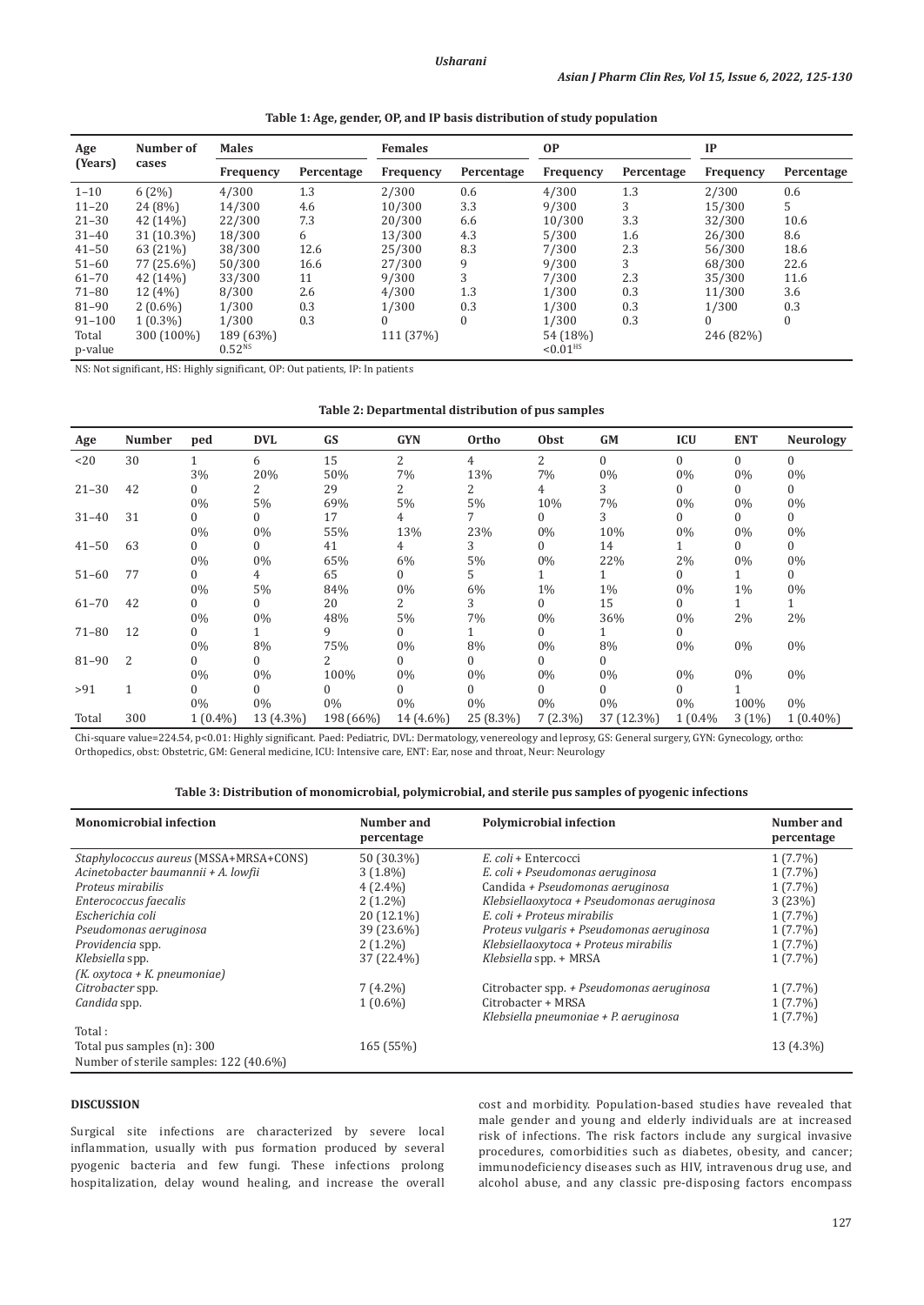| <b>Antibiotics</b> | Staphylococcus aureus (n=50) |                | Enterococci spp. $(n=2)$ |                |  |
|--------------------|------------------------------|----------------|--------------------------|----------------|--|
|                    | Sensitivity                  | Resistance     | Sensitivity              | Resistance     |  |
|                    | (Number and %)               | (Number and %) | (Number and %)           | (Number and %) |  |
| Ampicillin         | $1(2\%)$                     | 49 (98%)       | $0(0\%)$                 | $2(100\%)$     |  |
| Cefepime           | 27 (54%)                     | 23 (46%)       | $2(100\%)$               | $0(0\%)$       |  |
| Cefoxitin          | 23 (46%)                     | 27 (54%)       | 1 (50%)                  | $1(50\%)$      |  |
| Cefuroxime         | 21 (42%)                     | 29 (58%)       | $1(50\%)$                | $1(50\%)$      |  |
| Ciprofloxacin      | 10 (20%)                     | 40 (80%)       | $0(0\%)$                 | $2(100\%)$     |  |
| Cotrimoxazole      | 19 (38%)                     | 31 (62%)       | $1(50\%)$                | $1(50\%)$      |  |
| Doxycycline        | 42 (80%)                     | 8(16%)         | $2(100\%)$               | $0(0\%)$       |  |
| Erythromycin       | 17 (34%)                     | 33 (66%)       | 1 (50%)                  | $1(50\%)$      |  |
| Gentamycin         | 36 (72%)                     | 14 (28%)       | $2(100\%)$               | $0(0\%)$       |  |
| Linezolid          | 47 (94%)                     | 3(6%)          | 1 (50%)                  | $1(50\%)$      |  |
| Penicillin         | $1(2\%)$                     | 49 (98%)       | $0(0\%)$                 | $2(100\%)$     |  |
| Rifampicin         | 24 (48%)                     | 26 (52%)       | $1(50\%)$                | $1(50\%)$      |  |
| Tetracycline       | 34 (68%)                     | 16 (32%)       | $0(0\%)$                 | $2(100\%)$     |  |
| Vancomycin         | $30(60\%)$                   | $20(40\%)$     | $2(100\%)$               | $0(0\%)$       |  |
| p-value            | ${<}0.01$ <sup>HS</sup>      |                | 0.25 <sup>NS</sup>       |                |  |

**Table 4: Antibiogram of Gram-positive monomicrobial bacterial isolates**

NS: Not significant, HS: Highly significant

#### **Table 5: Antibiogram of Gram-negative monomicrobial bacterial isolates**

| <b>Antibiotics</b><br>Escherichia coli<br>$(n=20)$                                                                                                              |                                                                                                           | Proteus spp.<br>$(n=4)$                                                                                               |                                                                                                                    |                                                                                                                                                   | Providencia spp.<br>$(n=2)$                                                                                               |                                                                                                                                     | Klebsiella pp.<br>$(n=37)$                                                                                                       |                                                                                                                                   | Citrobacter Spp.<br>$(n=7)$                                                                                                 |                                                                                                                                  |
|-----------------------------------------------------------------------------------------------------------------------------------------------------------------|-----------------------------------------------------------------------------------------------------------|-----------------------------------------------------------------------------------------------------------------------|--------------------------------------------------------------------------------------------------------------------|---------------------------------------------------------------------------------------------------------------------------------------------------|---------------------------------------------------------------------------------------------------------------------------|-------------------------------------------------------------------------------------------------------------------------------------|----------------------------------------------------------------------------------------------------------------------------------|-----------------------------------------------------------------------------------------------------------------------------------|-----------------------------------------------------------------------------------------------------------------------------|----------------------------------------------------------------------------------------------------------------------------------|
|                                                                                                                                                                 | Sensitivity<br>(Number<br>and $\%$ )                                                                      | <b>Resistance</b><br>(Number<br>and $\%$ )                                                                            | Sensitivity<br>(Number<br>and $\%$                                                                                 | <b>Resistance</b><br>(Number<br>and $\%$ )                                                                                                        | Sensitivity<br><b>(Number)</b><br>and $\%$ )                                                                              | <b>Resistance</b><br>(Number<br>and $\%$ )                                                                                          | Sensitivity<br>(Number<br>and $\%$ )                                                                                             | <b>Resistance</b><br>(Number<br>and $\%$ )                                                                                        | Sensitivity<br><b>(Number)</b><br>and $\%$ )                                                                                | Resistance<br>(Number)<br>and $\%$ )                                                                                             |
| Ampicillin                                                                                                                                                      | $0(0\%)$                                                                                                  | 20 (100%)                                                                                                             | $0(0\%)$                                                                                                           | 4                                                                                                                                                 | $0(0\%)$                                                                                                                  | $2(100\%)$                                                                                                                          | $2(5.4\%)$                                                                                                                       | 35 (94.6%)                                                                                                                        | $1(14.2\%)$                                                                                                                 | $6(85.8\%)$                                                                                                                      |
| Cefepime<br>Ceftriaxone<br>Cefuroxime<br>Ciprofloxacin<br>Cotrimoxazole<br>Amikacin<br>Imipenem<br>Gentamycin<br>Ceftazidime<br>Ceftazidime/<br>clavulanic acid | 3(15%)<br>$2(10\%)$<br>1(5%)<br>5(25%)<br>3(15%)<br>13 (65%)<br>12 (60%)<br>12 (60%)<br>$0(0\%)$<br>1(5%) | 17 (85%)<br>18 (90%)<br>19 (95%)<br>15 (75%)<br>17 (85%)<br>7(35%)<br>$8(40\%)$<br>$8(40\%)$<br>20 (100%)<br>19 (95%) | $0(0\%)$<br>$0(0\%)$<br>$0(0\%)$<br>$0(0\%)$<br>$0(0\%)$<br>$0(0\%)$<br>3(75%)<br>$0(0\%)$<br>$0(0\%)$<br>$0(0\%)$ | $(100\%)$<br>$4(100\%)$<br>$4(100\%)$<br>$4(100\%)$<br>$4(100\%)$<br>$4(100\%)$<br>$4(100\%)$<br>1(25%)<br>$4(100\%)$<br>$4(100\%)$<br>$4(100\%)$ | $0(0\%)$<br>$0(0\%)$<br>$0(0\%)$<br>$0(0\%)$<br>$0(0\%)$<br>$2(100\%)$<br>$1(50\%)$<br>$1(50\%)$<br>$0(0\%)$<br>$1(50\%)$ | $2(100\%)$<br>$2(100\%)$<br>$2(100\%)$<br>$2(100\%)$<br>$2(100\%)$<br>$0(0\%)$<br>$1(50\%)$<br>$1(50\%)$<br>$2(100\%)$<br>$1(50\%)$ | 8 (21.6%)<br>$3(8.1\%)$<br>$2(5.4\%)$<br>$4(10.9\%)$<br>12 (32.4%)<br>20(54%)<br>30 (81%)<br>14 (37.9%)<br>$5(13.5\%)$<br>7(19%) | 29 (78.4%)<br>34 (91.9%)<br>35 (94.6%)<br>33 (89.1%)<br>25 (67.6%)<br>17 (46%)<br>7 (19%)<br>23 (62.1%)<br>32 (86.5%)<br>30 (81%) | $2(28.5\%)$<br>$0(0\%)$<br>$0(0\%)$<br>$1(14.2\%)$<br>$2(28.5\%)$<br>4(57%)<br>6(85.7%)<br>5(71.5%)<br>$0(0\%)$<br>$0(0\%)$ | 5(71.5%)<br>$7(100\%)$<br>$7(100\%)$<br>$6(85.8\%)$<br>5(71.5%)<br>3(43%)<br>$1(14.3\%)$<br>2(28.5%)<br>$7(100\%)$<br>$7(100\%)$ |
| Ampicillin/                                                                                                                                                     | 1(5%)                                                                                                     | 19 (95%)                                                                                                              | 1(25%)                                                                                                             | 3(75%)                                                                                                                                            | $0(0\%)$                                                                                                                  | $2(100\%)$                                                                                                                          | $5(13.5\%)$                                                                                                                      | 32 (86.5%)                                                                                                                        | 2(28.55)                                                                                                                    | 5(71.5%)                                                                                                                         |
| sulbactam<br>Tetracycline<br>Ertapenem<br>Chloramphenicol<br>Meropenem<br>p-value                                                                               | 3(15%)<br>10 (50%)<br>$4(20\%)$<br>13 (65%)<br>${<}0.01$ <sup>HS</sup>                                    | 17 (85%)<br>$10(50\%)$<br>16 (80%)<br>7(45%)                                                                          | $0(0\%)$<br>$0(0\%)$<br>$0(0\%)$<br>3(75%)<br>$< 0.01$ <sup>HS</sup>                                               | $4(100\%)$<br>$4(100\%)$<br>$4(100\%)$<br>1(25%)                                                                                                  | $0(0\%)$<br>$1(50\%)$<br>$0(0\%)$<br>$1(50\%)$<br>$< 0.01$ <sup>HS</sup>                                                  | $2(100\%)$<br>$1(50\%)$<br>$2(100\%)$<br>$1(50\%)$                                                                                  | $8(21.6\%)$<br>$9(24.3\%)$<br>7(19%)<br>32 (86.5%)<br>$< 0.01$ <sup>HS</sup>                                                     | 29 (78.4%)<br>28 (75.7%)<br>30 (81%)<br>$5(13.5\%)$                                                                               | $1(14.2\%)$<br>$3(42.8\%)$<br>$1(14.2\%)$<br>$7(100\%)$<br>$< 0.01$ <sup>HS</sup>                                           | $6(85.8\%)$<br>$4(57.2\%)$<br>$6(85.8\%)$<br>$0(0\%)$                                                                            |

HS: Highly significant

| Table 6: Antibiogram of Pseudomonas spp. |  |
|------------------------------------------|--|
|------------------------------------------|--|

| <b>Antibiotics</b>          | Sensitivity            | <b>Resistance</b> |  |  |
|-----------------------------|------------------------|-------------------|--|--|
| $(n=39)$                    | (Number and %)         | (Number and %)    |  |  |
| Cefepime                    | $6(15.3\%)$            | 33 (84.7%)        |  |  |
| Amikacin                    | 23 (58.9%)             | 16 (41.1%)        |  |  |
| Ciprofloxacin               | 13 (33.3%)             | 26 (66.7%)        |  |  |
| Cotrimoxazole               | 11 (28.2%)             | 28 (71.8%)        |  |  |
| Ceftazidime/clavulanic acid | 7(18%)                 | 32 (82%)          |  |  |
| Gentamycin                  | 19 (48.7%)             | 20 (51.3%)        |  |  |
| Ceftazidime                 | $2(5.1\%)$             | 37 (94.9%)        |  |  |
| Ampicillin/sulbactam        | $1(2.5\%)$             | 38 (97.5%)        |  |  |
| Imipenem                    | 32 (82%)               | 7(18%)            |  |  |
| Piperacillin                | $4(10.2\%)$            | 35 (89.8%)        |  |  |
| p-value                     | $< 0.01$ <sup>HS</sup> |                   |  |  |

HS: Highly significant

chemotactic defects, defects in phagocytosis, inheritable genetic disorders, incisions, burns etc.

In the present study, males preponderance 63% was seen among the 300 collected pus samples. Men were at higher risk for pyogenic infections possibly due to differences in propensity for skin colonization or other anatomical differences, type of surgery, and incision site. The results coincide with the findings of the previous studies [10,11]. Zhang *et al*. [10] reported among 274 patients, 225 were males and 49 were females. Naz *et al*. [11] reported that males (60%) were more commonly affected than females. Age was one of the most significant factors on the rate of infection and in the present study, male subject within age groups >91 years had highest 1 (100%) percentage of infection which was in coincidence to the results of Fatemaa *et al*. and Ahmed *et al*. [12,13]. The effect of a high infection rate on these age groups may be attributed to a decrease in immunity, a slow healing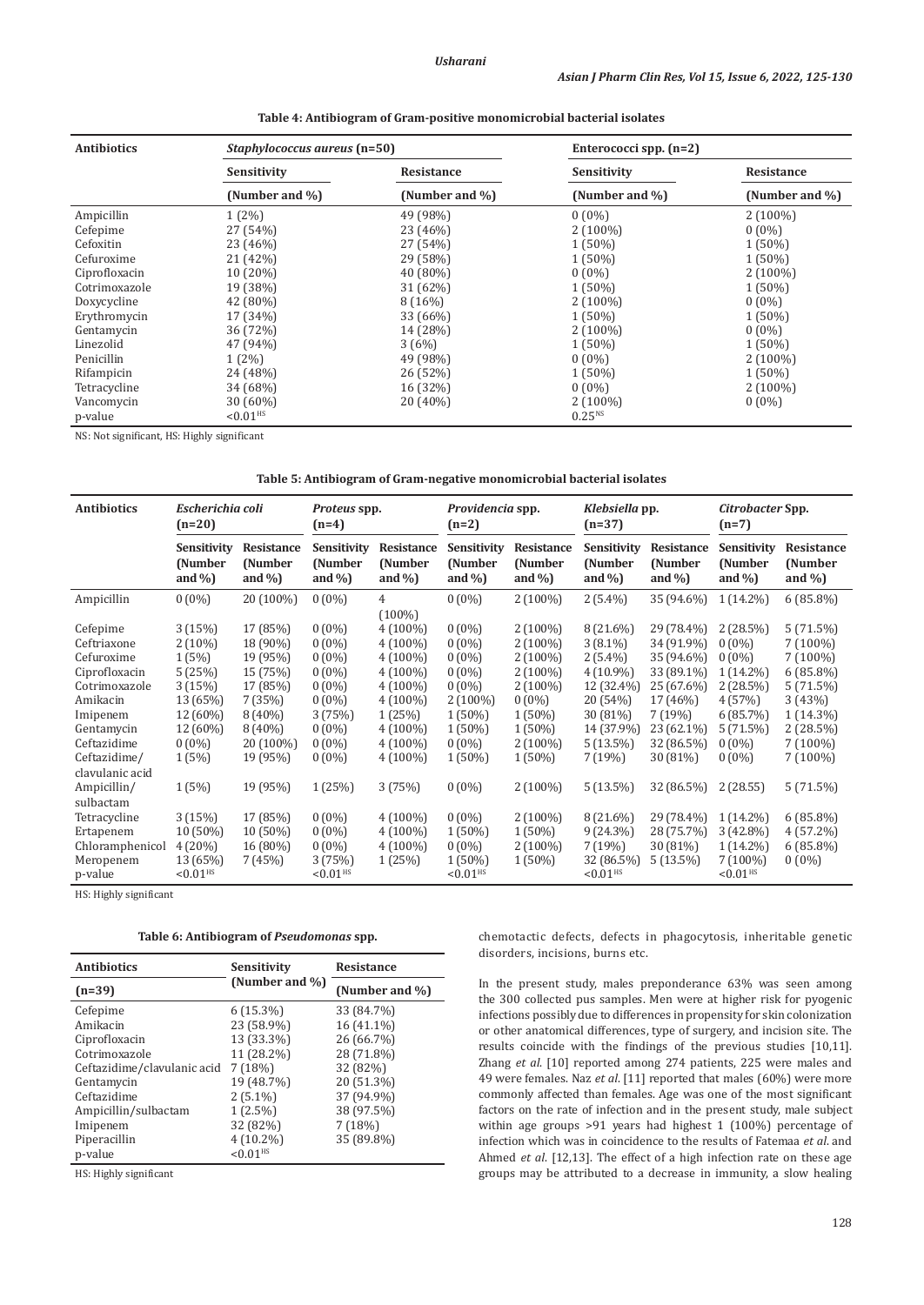| <b>Antibiotics</b><br>$(n=3)$ | Sensitivity<br>(Number and %) | Resistance<br>(Number and %) |
|-------------------------------|-------------------------------|------------------------------|
| Ampicillin                    | $0(0\%)$                      | $3(100\%)$                   |
| Cefepime                      | $0(0\%)$                      | 3 (100%)                     |
| Amikacin                      | $3(100\%)$                    | $0(0\%)$                     |
| Cefuroxime                    | $0(0\%)$                      | $3(100\%)$                   |
| Ciprofloxacin                 | $0(0\%)$                      | 3 (100%)                     |
| Cotrimoxazole                 | 2(66.7%)                      | $1(33.3\%)$                  |
| Ertapenem                     | 1 (33.3%)                     | 2(66.7%)                     |
| Ceftazidime/clavulanic acid   | $0(0\%)$                      | 3 (100%)                     |
| Gentamycin                    | 2(66.7%)                      | 1 (33.3%)                    |
| Ceftazidime                   | $0(0\%)$                      | 3 (100%)                     |
| Ampicillin/sulbactam          | $0(0\%)$                      | 3 (100%)                     |
| Imipenem                      | 2(66.7%)                      | $1(33.3\%)$                  |
| Tetracycline                  | $0(0\%)$                      | 3 (100%)                     |
| p-value                       | $< 0.01$ <sup>HS</sup>        |                              |

**Table 7: Antibiogram of non-fermentative Gram-negative bacilli**  *Acinetobacter* **spp.**

HS: Highly significant

rate, increased catabolic processes, and the emergence of comorbidities such as diabetes, obesity, and chronic obstructive pulmonary disease. By observing the cases based on in-patient and out-patient strategy, more samples were obtained from inpatients.

In general, infected in-patients had on average a 3 times longer hospital stay, 3 times greater charges, and a 5 times greater risk for in-hospital death. Among the department distribution of pus samples, more samples were recorded from general surgery 66% which was similar to the reports of Rawat *et al*. who reported 50% samples were from general surgery [4]. These infections may be community acquired or hospital acquired infections and may originate after an operation but commonly between 5<sup>th</sup> and 10<sup>th</sup> days of after surgery or during the operation or may occur after the operation from sources in the ward or as a result of some complications, that is, secondary wound infections [14]. A total of monomicrobial isolates 55% and polymicrobial isolates 4.4% were obtained from 300 pus samples and remaining 40.6% pus samples were sterile. The predominant bacteria were *S. aureus* 30.3% followed by *P. aeruginosa* 23.6% in monomicrobial infection. The incident rate of mixed culture *K. oxytoca + P. aeruginosa* was high 23% in polymicrobial infection similar to Santosh *et al*. [15]. Similar study by Poonam (2012) had showed that *S. aureus* 24.29% was the predominant organism followed by *P. aeruginosa* 21.49% [16]. These findings also agree with the studies of Nwachukwu who reported 42.3% incident rate of *S. aureus* and 32.9% of *P. aeruginosa* infection [17]. The study followed the results of many previous studies had reported that *S. aureus* was the prevalent organism of pyogenic infections [18-21]. Dinda *et al*. [18] found out that the major pathogen involved in SSI was *S. aureus*  (30.8%). Anguzu and Olila [19] reported *that S. aureus* (45.1%) was the major isolate in their study whereas Mahmood [20] reported 50.32*% S. aureus* and Ahmed *et al*. [21] showed 57.98% *S. aureus*. The results of antibiogram of isolated Gram-positive bacteria in monomicrobial infection showed that the most predominant organism was *S. aureus* which showed the highest sensitivity to antibiotics such as linezolid 94% and doxycycline 80%. It was reported earlier that *S. aureus* showed maximum sensitivity to linezolid 60% [22]. Doxycycline was one of the most effective antimicrobial agents for *S. aureus* [23]. Among the Gram-negative bacteria, the prevalent organism was *Klebsiella* species which showed the highest sensitivity to antibiotic meropenem 86.5% whereas *P. aeruginosa* showed sensitivity to antibiotic imipenem 82% coincides with the results of Mehta *et al*. [22] showed 69.4% sensitivity to imipenem. *Acinetobacter* species showed the highest sensitivity to amikacin 100% parallel to the reports of Abdelraouf and Elmanama [23]. In polymicrobial isolates, the highest number of mixed culture was reported from *K. oxytoca + P. aeruginosa* showed maximum sensitivity to antibiotics such as gentamycin (%), imipenem (%), meropenem (%), and tetracycline (%), similar to the studies of Adegoke *et al*. reported that the Gram-negative bacteria showed highly sensitive

+ P. aeruginosa Citrobacter K. pneumoniae *K. pneumoniae + P. aeruginosa* **(n=1)**  $\frac{18}{100}$ Amikacin 100 100 100 75 0 100 100 100 100 100 100 0 0 0 100 0 100 100 100 0 100 CIPROFLOXACING DUAL COMPANY DUAL COMPANY DUAL COMPANY DUAL COMPANY DUAL COMPANY DUAL COMPANY DUAL COMPANY DUAL COMPANY DUAL COMPANY DUAL COMPANY DUAL COMPANY DUAL COMPANY DUAL COMPANY DUAL COMPANY DUAL COMPANY DUAL COMPAN Cotrimoxazole 0 0 0 0 0 0 0 0 0 0 100 Ertapenem 100 0 100 100 0 0 100 100 100 100 100 Gentamycin 100 100 100 100 0 0 100 100 100 100 100 00T 00T 00T 00T 00T 00T 00T 00T 00T 00T 00T 10DT 10DT 10DT Meropenem 100 0 100 100 100 100 100 100 100 100 100 Tetracycline 0 100 100 100 100 0 0 0 0 0 100 Linezolid 0 0 0 0 0 0 0 0 0 0 100 Ampicillin 0 0 0 0 0 0 0 0 0 0 0  $\begin{bmatrix} 0 & 0 & 0 & 0 \\ 0 & 0 & 0 & 0 \\ 0 & 0 & 0 & 0 \\ 0 & 0 & 0 & 0 \end{bmatrix}$ Ceftazidime 0 0 0 0 0 0 100 0 100 0 0 100 100 100 0 0 100 0 100 100 0 Ceftriaxone 0 0 0 0 0 0 0 0 0 0 0 Cefuroxime 0 0 0 0 0 0 100 0 0 0 0 Vancomycin 0 0 0 0 0 0 0 0 0 0 0 Penicillin 0 0 0 0 100 0 0 100 0 100 0 Piperacillin 0 0 0 0 0 0 0 0 0 0 0 Nalidixic acid 0 0 0 0 0 0 0 0 0 0 0**Citrobacter**  + MRSA **+ MRSA (n=1)**  $\frac{100}{100}$ Citrobacter spp. **Citrobacter spp.**  + Pseudomonas **+** *Pseudomonas*  aeruginosa *aeruginosa* **(n=1)**  $\frac{18}{10}$ 888 8888 **Clebsiella Klebsiella spp. + MRSA (n=1)**  $\circ$  $\frac{100}{100}$  $nirability$  $(n=1)$ *mirabilis* **(n=1)** Table 8: Antibiotic sensitivity pattern of polymicrobial isolates **Table 8: Antibiotic sensitivity pattern of polymicrobial isolates** Klebsiella *Klebsiella*   $o$ xytoc $a$  + *oxytoca +*  Proteus *Proteus*   $\frac{10}{20}$ 888 **8.8888** Proteus vulgaris *Proteus vulgaris*  + Pseudomonas *+ Pseudomonas*  neruginosa *aeruginosa* **(n=1)**  $|\Xi$ mirabilis Proteus *mirabilis E. coli + Proteus*  **(n=1)**  $\circ$   $\frac{8}{100}$ Klebsiella oxytoca *Klebsiella oxytoca*  aeruginosa (n=3) *aeruginosa* **(n=3)** + Pseudomonas *+ Pseudomonas*   $^{75}_{0.00}$  $\frac{5}{2}$ Candida (yeast) **Candida (yeast)**  + Pseudomonas **+** *Pseudomonas*  neruginosa *aeruginosa*  **(n=1)**  $|_{\mathfrak{so}}^{\mathfrak{so}}$  $\frac{100}{100}$ 88888 **(n=1)** *aeruginosa*   $E.$   $coli + P$ *E. coli + P.*   $\frac{8}{100}$ Enterococci **Enterococci**   $E.$   $coli +$ **Antibiotics** *E. coli* **+ (n=1)**  $\frac{1}{2}$  $\frac{8}{100}$ clavulanic acid<br>Ceftriaxone<br>Cefturoxime<br>Ciprofloxacin<br>Cotrimoxazole Piperacillin<br>Nalidixic acid clavulanic acid sulbactam<br>Cefepime<br>Ceftazidime<br>Ceftazidime/ Extrapentant<br>Gentamycin<br>Imipenem<br>Meropenem<br>Meroycline<br>Tetracycline Ceftazidime/ Antibiotics Amikacin<br>Ampicillin<br>Ampicillin/ ancomvcin Ampicillin/ sulbactam inezolid enicillin